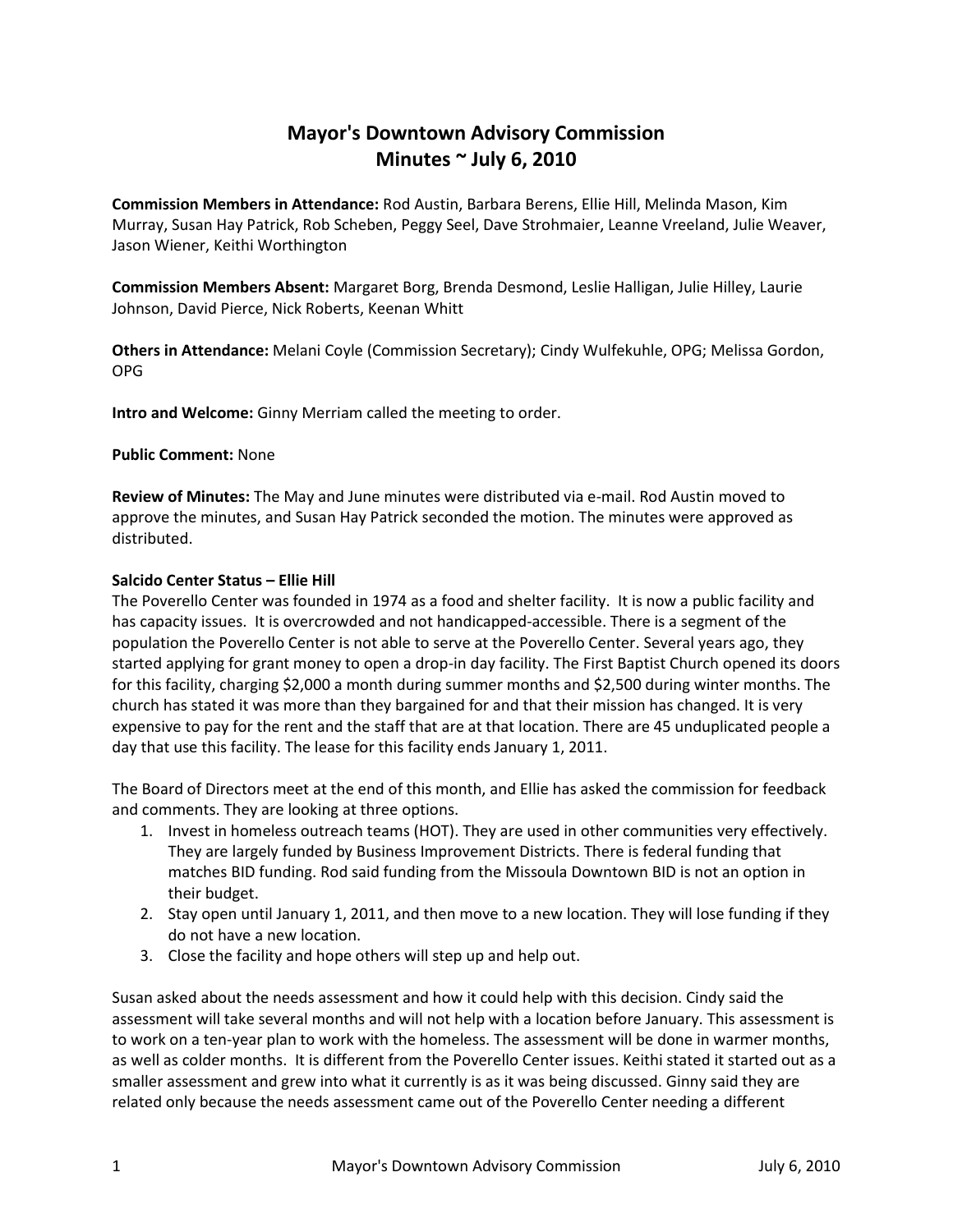location and asking for Mayor Engen's support; he asked for the needs assessment to be sure he could support what configuration serves people best. Rod said the Poverello Center took a bold step with the Salcido Center and he commended them for it. Jason said Salcido was meant to move into the new facility and Cindy said that would not have happened until at least next year.

Ellie asked if there is a way to differentiate what she is doing with the needs assessment and what Cindy's office is doing. OPG has taken charge of the needs assessment at the Mayor's request.

Cindy asked about the operations of the Salcido Center. Ellie said it is not a problem. They would like a place with lower rent. They are open 7 a.m. to 7 p.m. with two staff members there at all times. They are bachelor-level social workers who have been trained on referrals. It reestablishes trust with service providers. Breakfast, lunch and dinner are now served to those under the influence at the Poverello Center, which has helped. Having the Salcido Center in the same location as the Poverello Center would save about \$75,000 a year.

Cindy asked what monies the Poverello Center had already received for a new location. Ellie said \$285,000 in federal appropriations, \$500,000 in capital from the Veterans Administration with \$300,000 annually to maintain the facility and Montana Senators said approximately \$1 million in federal appropriations next year. It is a \$5.6 million facility, and they are on a two-year cycle for Community Development Block Grant funding. The VA money has to be spent by September 2011.

The Salvation Army has a fantastic day center that they are not using to serve the homeless. Cindy said she has been in contact with them, but Captain Pierce has not been at any of the meetings. Ginny said it may help for someone on the commission to meet with the Salvation Army. Captain Pierce is a member of the commission also but has not attended a meeting. Several commission members were skeptical of this location because it is the gateway to downtown. Kim asked what kind of pushback the downtown merchants would give if the Salvation Army was used.

Another option may be the Missoula County print shop building. The County has purchased the old Garlington, Lohn and Robinson building, so they will be moving into that once the new GLR building is done. It would not be a long-term solution, but it could help for the short term. The building may also be up for sale. Cindy told Ellie to contact Dale Bickell about the building.

Ginny said the downtown people are pleased to have the Salcido Center. Julie said downtown business owners do not want option three to happen. Rod said a lot of businesses would like to have the Poverello Center moved to the outskirts of town, but they are glad the concept of the Salcido Center has worked for that population. Many would be supportive of having the Salcido Center in the same location as the Poverello Center.

Ginny asked the commission to continue to think about it and call Ellie with any comments or suggestions.

## **Crime and Prevention Committee statistics and discussion of alternatives to fines for aggressive panhandling tickets – Rob Scheben**

Rob pulled reports for 2009 for disturbance calls. There were 600 disturbance calls in the BID area, of which 14% originated in downtown. This is approximately 50 calls per month. He then broke those 600 calls down by incident codes. The most frequent call was traffic-related incidents, and the second highest was for a person to be removed.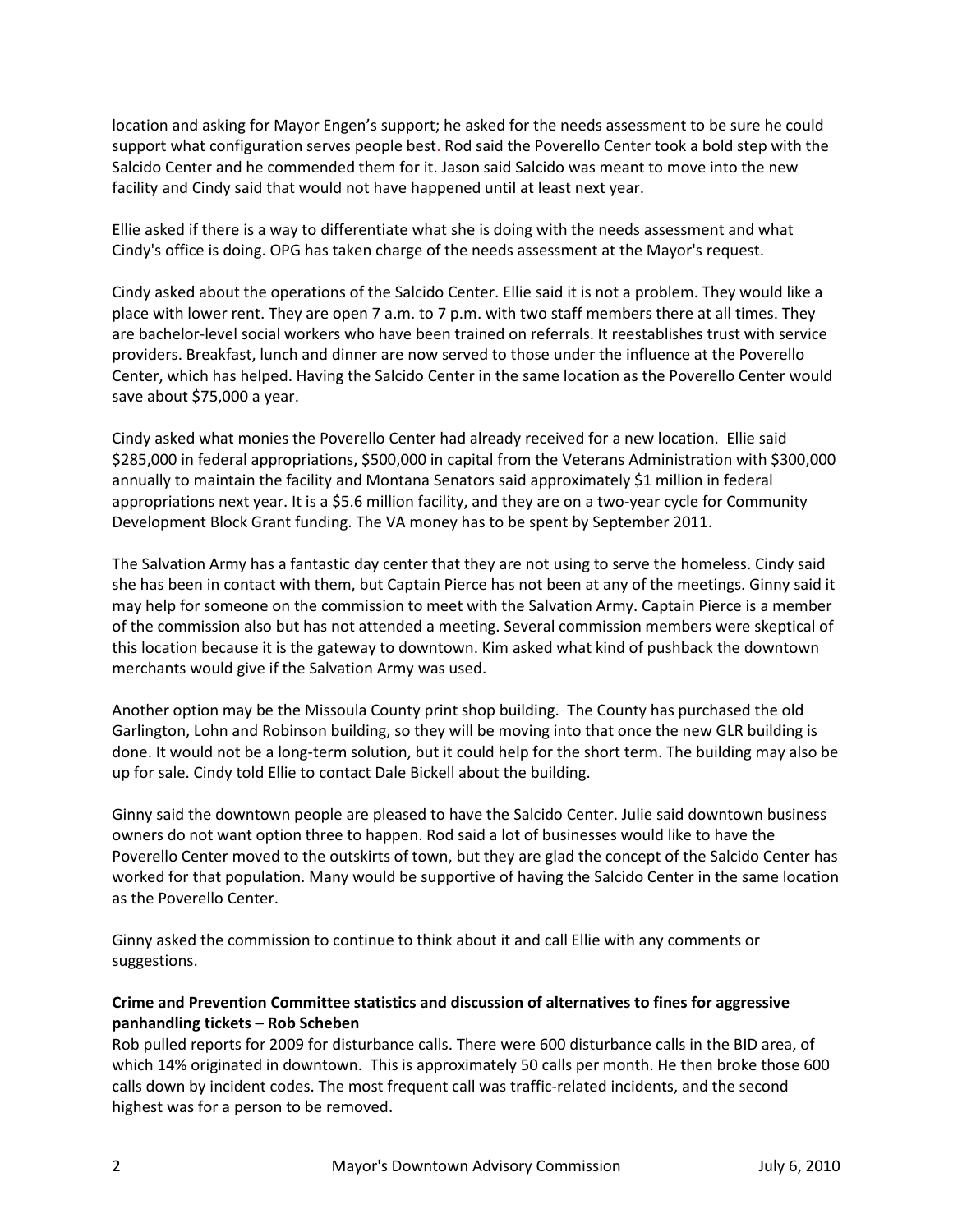He then pulled the reports for the city ordinances between August 2009 and June 2010. There were 235 citations broken down this way: prohibited places, City Ordinance 9.36.050, 99; pedestrian soliciting on roadway, State code 61-8-507, 91; aggressive panhandling, City Ordinance 9.36.030, 45. In Municipal Court in 2009, there were 889. There were 131 returned via mail with no forwarding address. These are assumed to be transients and total \$290,000 of unpaid fees.

What Rob is working on now is how many of the 235 tickets are chronic offenders. He asked what this group can do to help solve the revolving door syndrome. The Crime and Prevention Committee is going to invite Judge Louden and Pat Morgan, Court Manager, to the next meeting. Kim said the committee wants to invite them so they can get the court's perspective on the issues. Rob said the police are getting the calls, but there is no deterrent. The goal is to stop people from doing what they are doing. There is one person who owes \$13,533 with some others pending, and the committee wants to discuss what the courts can do to help be a deterrent. The "Make the Call" campaign is not going to work unless things are done and there is a way to break the pattern behaviors.

Dave said the committee is looking for an avenue to engage the court in a collaborative nature. The ordinances were never meant to be the silver bullet for downtown, but are they having some of the desired effect? If people aren't paying their fines, it is not having an effect. Officers need to be given something to work with.

Kim said she has heard people say, "This is not a fun town to be in anymore", so she thinks it is working. If this is a less desirable environment and people are stopped from what the behaviors they portray over and over, they decide to move on, and it is working. There is a rotating population, so the work has to be continuous. Rod said it is not just the courts, but maybe funding can be found in other places. The Department of Justice has funding for those who have mental illness. Rod said everyone has to work together, including the courts, to make it possible. Keithi said there is funding for a misdemeanor probation program. Melinda said it has to be allowed to play out. If the same people are getting fewer citations, it is positive and there will be a natural decline in behaviors. Ginny suggested the committee invite the Mayor when they meet with the court staff.

## **Denver's Housing First program and what it might mean for Missoula – Jason Wiener**

Ginny prefaced this discussion by saying that there was a housing summit held in Missoula where Dave Klimut from the Colorado Coalition for the Homeless spoke. This program pays for housing with services for homeless with no questions asked. Dave said council members were concerned about not giving options to homeless people and how much money was being spent in the emergency room and for other services.

Jason said Dave gave examples of peoples' lives that had been turned around. There was a cost analysis done after three years of the program being in existence. It followed 19 people for two years before the program and two years after being in the program and found there was a savings of approximately \$31,000 per person. It also found the ER cost declined by 73 percent, detox declined by 77 percent and incarceration declined 76 percent.

Federal appropriations funded the first three years. Thirty-five percent of participants did not pay for housing, and the other 65 percent paid 30 percent of the housing cost.